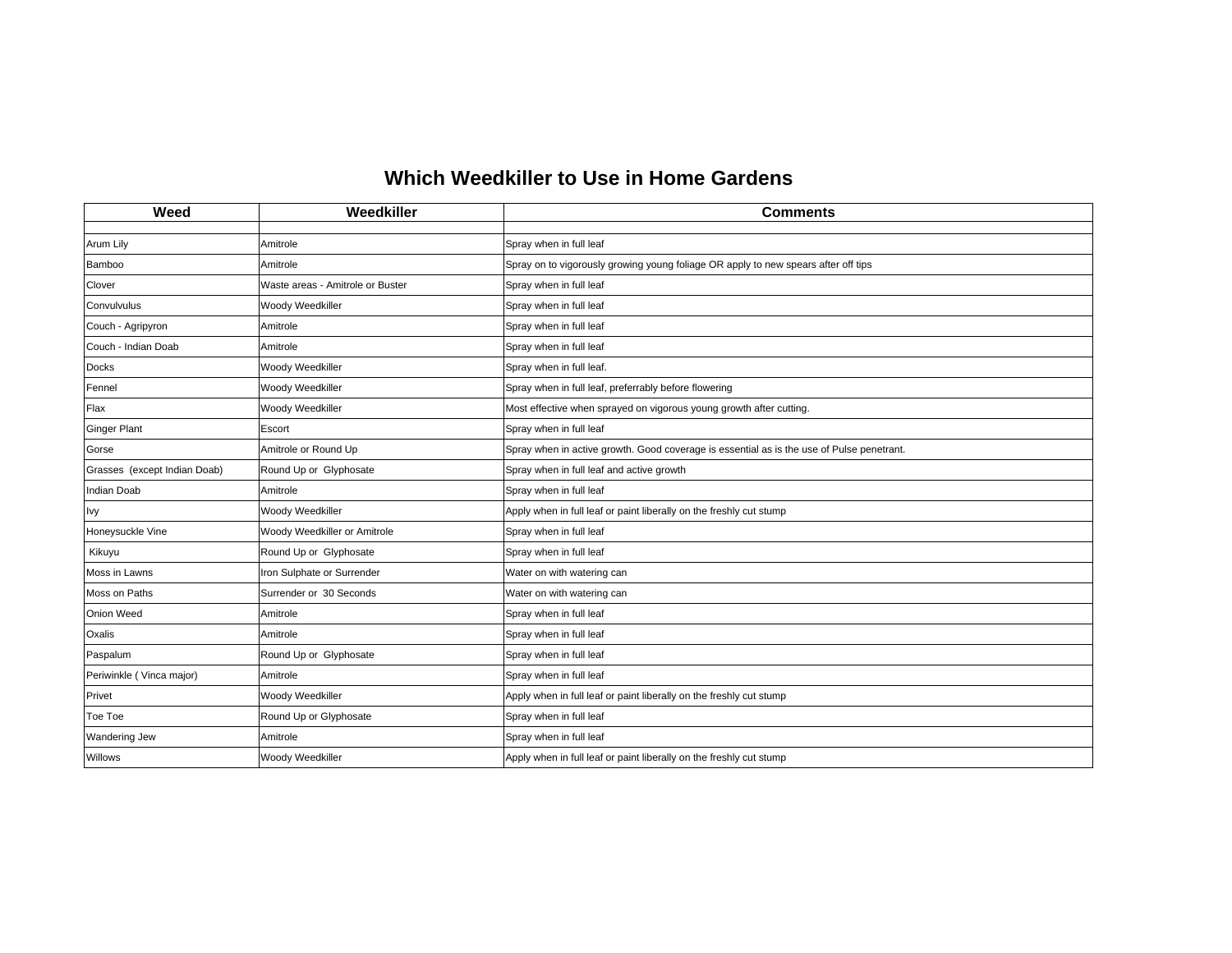## **Weed Control in Specific Areas**

| Waste Areas, Paths & Driveways | Round Up / Gyphosate / Weed Out                         | Good general purpose. Very cost effective. Does not control clovers, mallows, Indian Doab.                                    |
|--------------------------------|---------------------------------------------------------|-------------------------------------------------------------------------------------------------------------------------------|
|                                | Buster / Short Cut                                      | Good general purpose. More expensive than Round Up. Does not control tough perennials able to regrow from the roots.          |
|                                | DAS                                                     | A combination of 3 chemicals including a soil weedkiller for long term control. Do not use close to shrubs less than 3 years. |
|                                | TAG                                                     | A combination of 3 chemicals including a soil weedkiller for long term control. Do not use close to shrubs less than 3 years. |
|                                |                                                         |                                                                                                                               |
| Weeds in Lawns                 | Turfix / Weed Strike / Turfclean / Butlers Prickle Free | Contains MCPA, MCPP, and Dicamba. Do not use lawn clippings in compost for at least three moiwings after treatment.           |
|                                | Yates Prickleweedkiller                                 | Contains bentazone.                                                                                                           |
|                                | Hydrocotyle weedkiller                                  | Contains trichlopyr. Do not use lawn clippings in compost for 6 months after treatment                                        |
|                                | No Lawn Weeds & Prickleweed                             | Contains Clopyralid. Do not use lawn clippings in compost for 6 months after treatment                                        |
|                                |                                                         |                                                                                                                               |
| Weeds around trees & shrubs.   | Round Up / Glyphosate                                   | Keep off green tissue of desireable plants. See notes above                                                                   |
|                                | Buster / Short Cut                                      | Keep off green tissue of desireable plants. See notes above                                                                   |
|                                | DAS                                                     | Keep off green tissue of desireable plants. Do not use around plants less than 3 years old. DO NOT EXCEED RATE                |
|                                | TAG                                                     | Keep off green tissue of desireable plants. Do not use around plants less than 3 years old. DO NOT EXCEED RATE                |
|                                | Prefix                                                  | Take care to observe the correct rate of application per sq m. For best results apply to bare ground - remove foliage first   |

## **Notes -**

Amitrole is a leaf absorbed, highly translocated weedkiller which is effective against most weeds. It is slow acting and may take many weeks to brown off some weeds such as bamboo, periwinkle and wandering jew. Amitrole works primarily against the regrowth of new shoots thus preventing recovery of the weed. Resistant weeds - buttercup, inkweed, paspalum, kikuyu, tall fescue, ragwort, sedges. Amitrole can have a short soil life of a few da normal soils, but up to a few weeks in dry sandy soils. It is therefor important to spray sufficiently to wet the leaves but avoid unecessary run off into the soil. Amitrole can be used around established trees and shrubs, care is taken to avoid spraying green tissue of desireable plants. Harmful substance.

**Round Up** / glyphosate is a leaf absorbed translocated weedkiller effective against most weeds It is moderate in speed of action, taking about 3 - 6 weeks to brown off. Resistant weeds - Clover, mallows, sorrel. Round Up breaks down immediately on contact with the soil, and can therefor be used safely around establised plants provided extreme care is taken to avoid spray contacting desireable plants. Low Toxicity Eco Friendly

**Buster / Short Cut** is a leaf absorbed contact, weedkiller. ( It is not translocated) and is effective against most weeds. It is reasonably fast acting, browning off most weeds in 2 - 3 weeks. Prunus suckers and raspberry primo canes may take longer. Resistant weeds include - all perennial weeds capable of regrowing from the root Buster breaks down immediately on contact with soil. This feature combined with the fact that it is not translocated, makes it a safe weedkiller to use around desireable plants. Buster is classified a Poison.

**Woody Weedkiller** is a combination of 2 4 D and Dicamba. It is a leaf absorbed translocated hormone type weedkiller. It is effective on a wide range of broad leaf and woody weeds. Being a hormone, ver small amounts of drift can cause damage to sensitive plants. In addition, dicamba has a soil life of some months and should not be used in the root zone of young plants, or where planting is to be done. Resistant plants - grasses Woody weedkiller is classified PoisonPoison